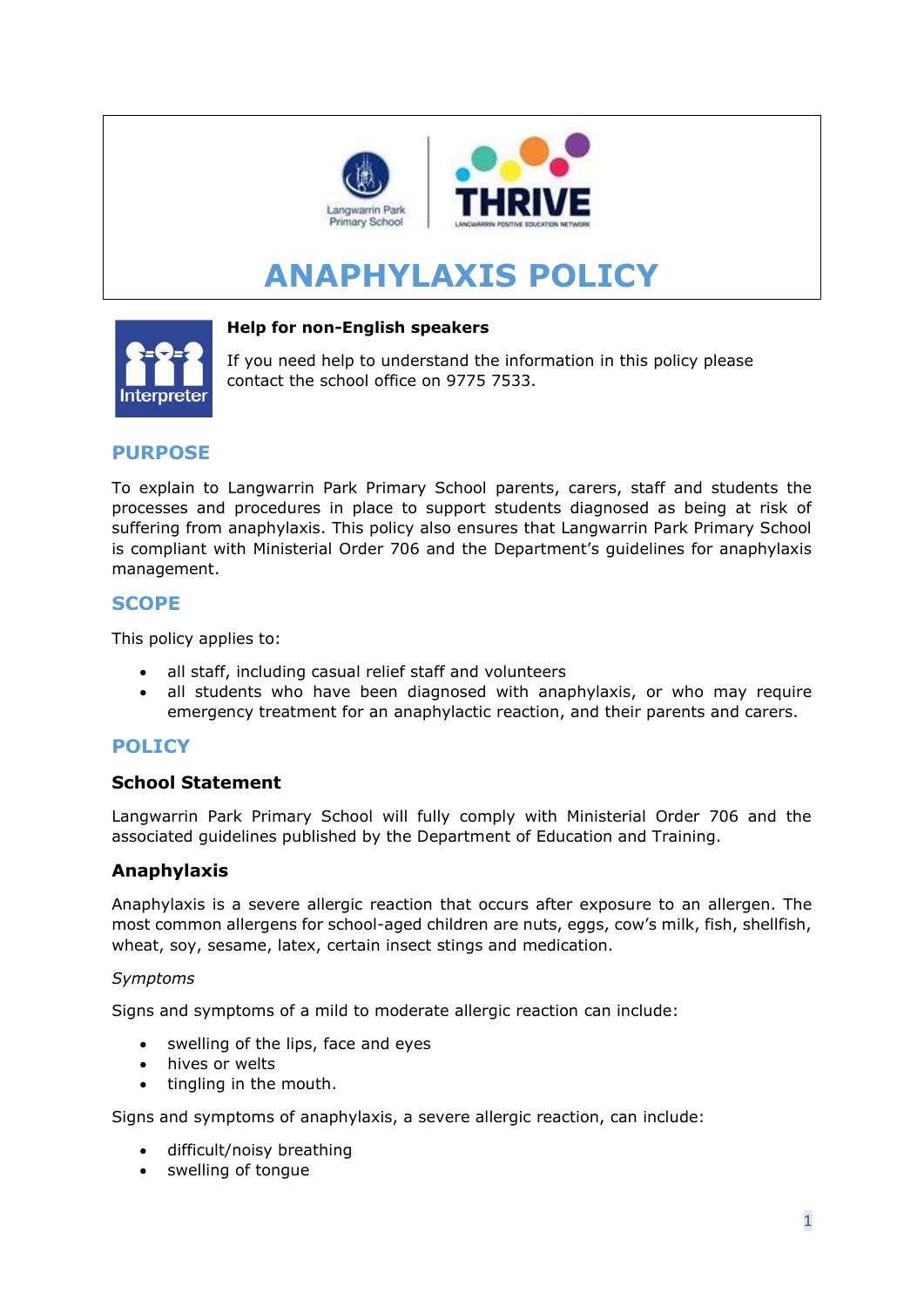- difficulty talking and/or hoarse voice
- wheeze or persistent cough
- persistent dizziness or collapse
- student appears pale or floppy
- abdominal pain and/or vomiting.

Symptoms usually develop within ten minutes and up to two hours after exposure to an allergen but can appear within a few minutes.

#### *Treatment*

Adrenaline given as an injection into the muscle of the outer mid-thigh is the first aid treatment for anaphylaxis.

Individuals diagnosed as being at risk of anaphylaxis are prescribed an adrenaline autoinjector for use in an emergency. These adrenaline autoinjectors are designed so that anyone can use them in an emergency.

## **Individual Anaphylaxis Management Plans**

All students at Langwarrin Park Primary School who are diagnosed by a medical practitioner as being at risk of suffering from an anaphylactic reaction must have an Individual Anaphylaxis Management Plan. When notified of an anaphylaxis diagnosis, the Principal of Langwarrin Park Primary School is responsible for developing a plan in consultation with the student's parents/carers.

Where necessary, an Individual Anaphylaxis Management Plan will be in place as soon as practicable after a student enrols at Langwarrin Park Primary School and where possible, before the student's first day.

Parents and carers must:

- obtain an ASCIA Action Plan for Anaphylaxis from the student's medical practitioner and provide a copy to the school as soon as practicable
- immediately inform the school in writing if there is a relevant change in the student's medical condition and obtain an updated ASCIA Action Plan for Anaphylaxis
- provide an up-to-date photo of the student for the ASCIA Action Plan for Anaphylaxis when that Plan is provided to the school and each time it is reviewed
- provide the school with a current adrenaline autoinjector for the student that has not expired;
- participate in annual reviews of the student's Plan.

Each student's Individual Anaphylaxis Management Plan must include:

- information about the student's medical condition that relates to allergies and the potential for anaphylactic reaction, including the type of allergies the student has
- information about the signs or symptoms the student might exhibit in the event of an allergic reaction based on a written diagnosis from a medical practitioner
- strategies to minimise the risk of exposure to known allergens while the student is under the care or supervision of school staff, including in the school yard, at camps and excursions, or at special events conducted, organised or attended by the school
- the name of the person(s) responsible for implementing the risk minimisation strategies, which have been identified in the Plan
- information about where the student's medication will be stored
- the student's emergency contact details
- an up-to-date ASCIA Action Plan for Anaphylaxis completed by the student's medical practitioner.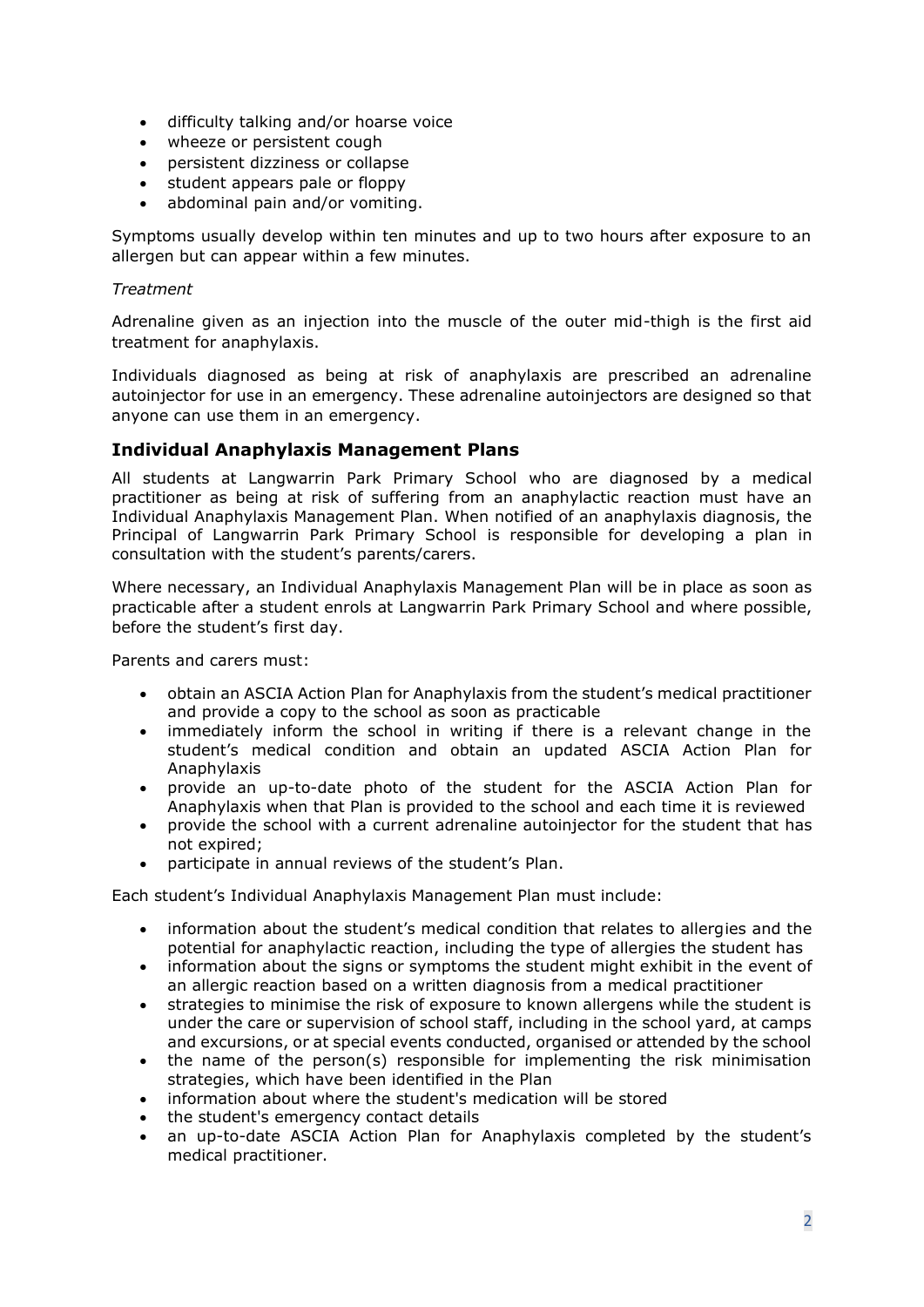#### *Review and updates to Individual Anaphylaxis Management Plans*

A student's Individual Anaphylaxis Management Plan will be reviewed and updated on an annual basis in consultation with the student's parents/carers. The plan will also be reviewed and, where necessary, updated in the following circumstances:

- as soon as practicable after the student has an anaphylactic reaction at school
- if the student's medical condition, insofar as it relates to allergy and the potential for anaphylactic reaction, changes
- when the student is participating in an off-site activity, including camps and excursions, or at special events including fetes and concerts.

Our school may also consider updating a student's Individual Anaphylaxis Management Plan if there is an identified and significant increase in the student's potential risk of exposure to allergens at school.

## **Location of plans and adrenaline autoinjectors**

A copy of each student's Individual Anaphylaxis Management Plan will be stored with their ASCIA Action Plan for Anaphylaxis at Sickbay, together with the student's adrenaline autoinjector. Adrenaline autoinjectors must be labelled with the student's name.

## **Risk Minimisation Strategies**

To reduce the risk of a student suffering from an anaphylactic reaction at Langwarrin Park Primary School, we have put in place the following strategies:

- staff and students are regularly reminded to wash their hands after eating
- students are discouraged from sharing food
- garbage bins at school are to remain covered with lids to reduce the risk of attracting insects
- utensils/buckets are provided for picking up papers or rubbish in the playground
- school canteen staff are trained in appropriate food handling to reduce the risk of cross-contamination
- year groups will be informed of allergens that must be avoided in advance of class parties, events or birthdays
- a general use adrenaline autoinjector will be stored at the school sickbay.
- Planning for off-site activities will include
	- $\circ$  availability of a general use adrenaline autoinjector in a labelled First Aid Kit
	- o risk minimisation strategies for students at risk of anaphylaxis including supervision requirements, appropriate number of trained staff, emergency response procedures and other risk controls appropriate to the activity and students attending.

## **Adrenaline autoinjectors for general use**

Langwarrin Park Primary School will maintain a supply of adrenaline autoinjector(s) for general use, as a back-up to those provided by parents and carers for specific students, and for students who may suffer from a first-time reaction at school.

Adrenaline autoinjectors for general use will be stored at Sickbay and labelled "General Use".

The Principal is responsible for arranging the purchase of adrenaline autoinjectors for general use, and will consider:

- the number of students enrolled at Langwarrin Park Primary School at risk of anaphylaxis
- the accessibility of adrenaline autoinjectors supplied by parents
- the availability of a sufficient supply of autoinjectors for general use in different locations at the school, as well as at camps, excursions and events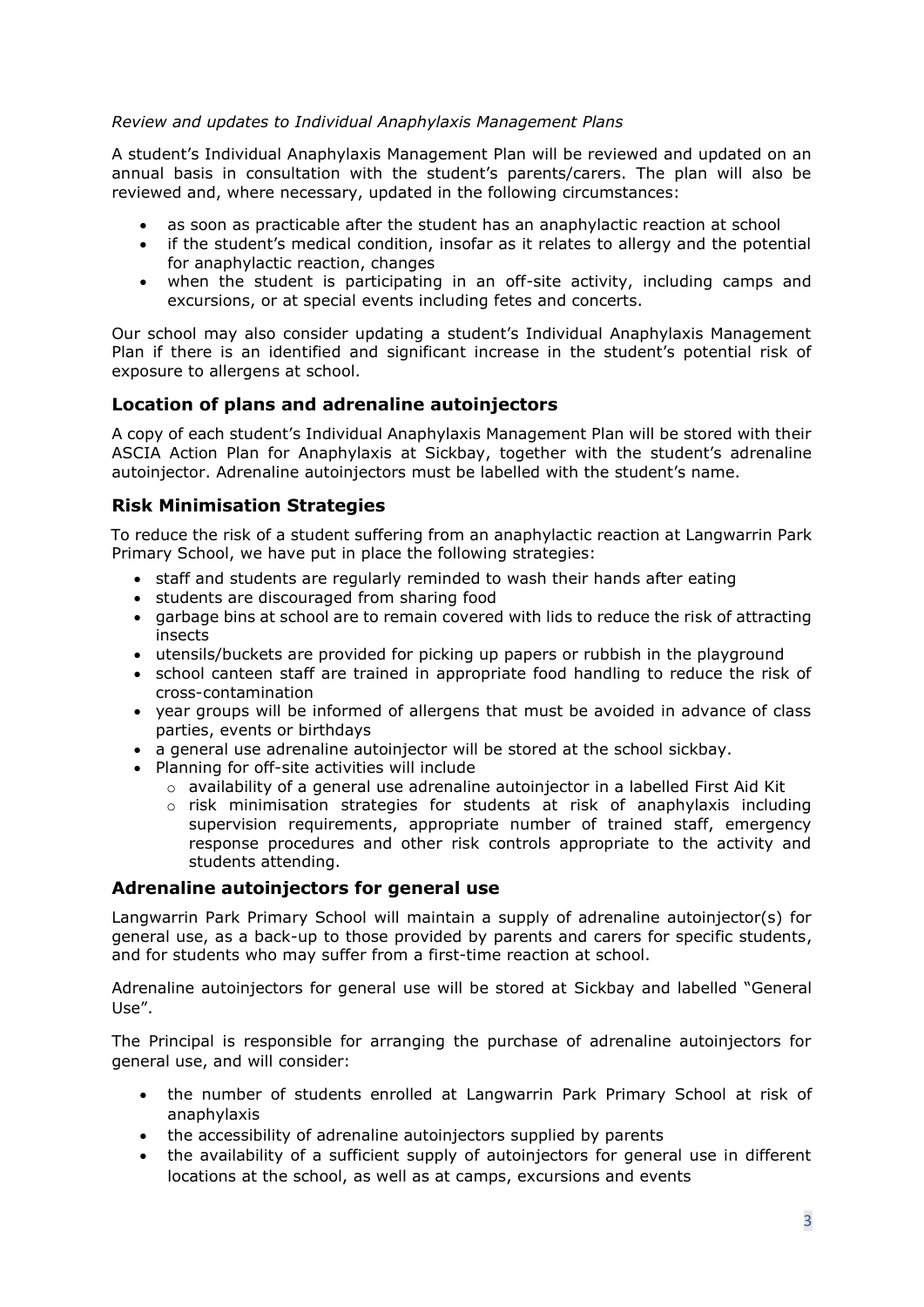- the limited life span of adrenaline autoinjectors, and the need for general use adrenaline autoinjectors to be replaced when used or prior to expiry
- the weight of the students at risk of anaphylaxis to determine the correct dosage of adrenaline autoinjector/s to purchase.

# **Emergency Response**

In the event of an anaphylactic reaction, the emergency response procedures in this policy must be followed, together with the school's general first aid procedures, emergency response procedures and the student's Individual Anaphylaxis Management Plan.

A complete and up-to-date list of students identified as being at risk of anaphylaxis is maintained by the First Aid Officer and stored at the Front Office as well as Sickbay. For camps, excursions and special events, a designated staff member will be responsible for maintaining a list of students at risk of anaphylaxis attending the special event, together with their Individual Anaphylaxis Management Plans and adrenaline autoinjectors, where appropriate.

If a student experiences an anaphylactic reaction at school or during a school activity, school staff must:

| <b>Step</b> | <b>Action</b>                                                                                                     |
|-------------|-------------------------------------------------------------------------------------------------------------------|
| 1.          | Lay the person flat                                                                                               |
|             | Do not allow them to stand or walk<br>$\bullet$                                                                   |
|             | If breathing is difficult, allow them to sit<br>$\bullet$                                                         |
|             | Be calm and reassuring<br>$\bullet$                                                                               |
|             | Do not leave them alone<br>$\bullet$                                                                              |
|             | Seek assistance from another staff member or reliable student to locate<br>$\bullet$                              |
|             | the student's adrenaline autoinjector or the school's general use                                                 |
|             | autoinjector, and the student's Individual Anaphylaxis Management                                                 |
|             | Plan, stored at Sickbay.                                                                                          |
|             | If the student's plan is not immediately available, or they appear to be<br>$\bullet$                             |
|             | experiencing a first time reaction, follow steps 2 to 5.                                                          |
| 2.          | Administer an EpiPen or EpiPen Jr                                                                                 |
|             | Remove from plastic container                                                                                     |
|             | Form a fist around the EpiPen and pull off the blue safety release (cap)<br>$\bullet$                             |
|             | Place orange end against the student's outer mid-thigh (with or without<br>$\bullet$                              |
|             | clothing)                                                                                                         |
|             | Push down hard until a click is heard or felt and hold in place for 3<br>$\bullet$                                |
|             | seconds                                                                                                           |
|             | Remove EpiPen<br>$\bullet$                                                                                        |
|             | Note the time the EpiPen is administered<br>$\bullet$                                                             |
|             | Retain the used EpiPen to be handed to ambulance paramedics along<br>$\bullet$<br>with the time of administration |
|             |                                                                                                                   |
|             | <b>OR</b>                                                                                                         |
|             |                                                                                                                   |
|             | Administer an Anapen® 500, Anapen® 300, or Anapen® Jr.                                                            |
|             | Pull off the black needle shield<br>$\bullet$                                                                     |
|             | Pull off grey safety cap (from the red button)<br>$\bullet$                                                       |
|             | Place needle end firmly against the student's outer mid-thigh at 90<br>$\bullet$                                  |
|             | degrees (with or without clothing)                                                                                |
|             | Press red button so it clicks and hold for 10 seconds<br>$\bullet$                                                |
|             | Remove Anapen®<br>$\bullet$                                                                                       |
|             | Note the time the Anapen is administered<br>$\bullet$                                                             |
|             | Retain the used Anapen to be handed to ambulance paramedics along<br>$\bullet$                                    |
|             | with the time of administration                                                                                   |
| 3.          | Call an ambulance (000)                                                                                           |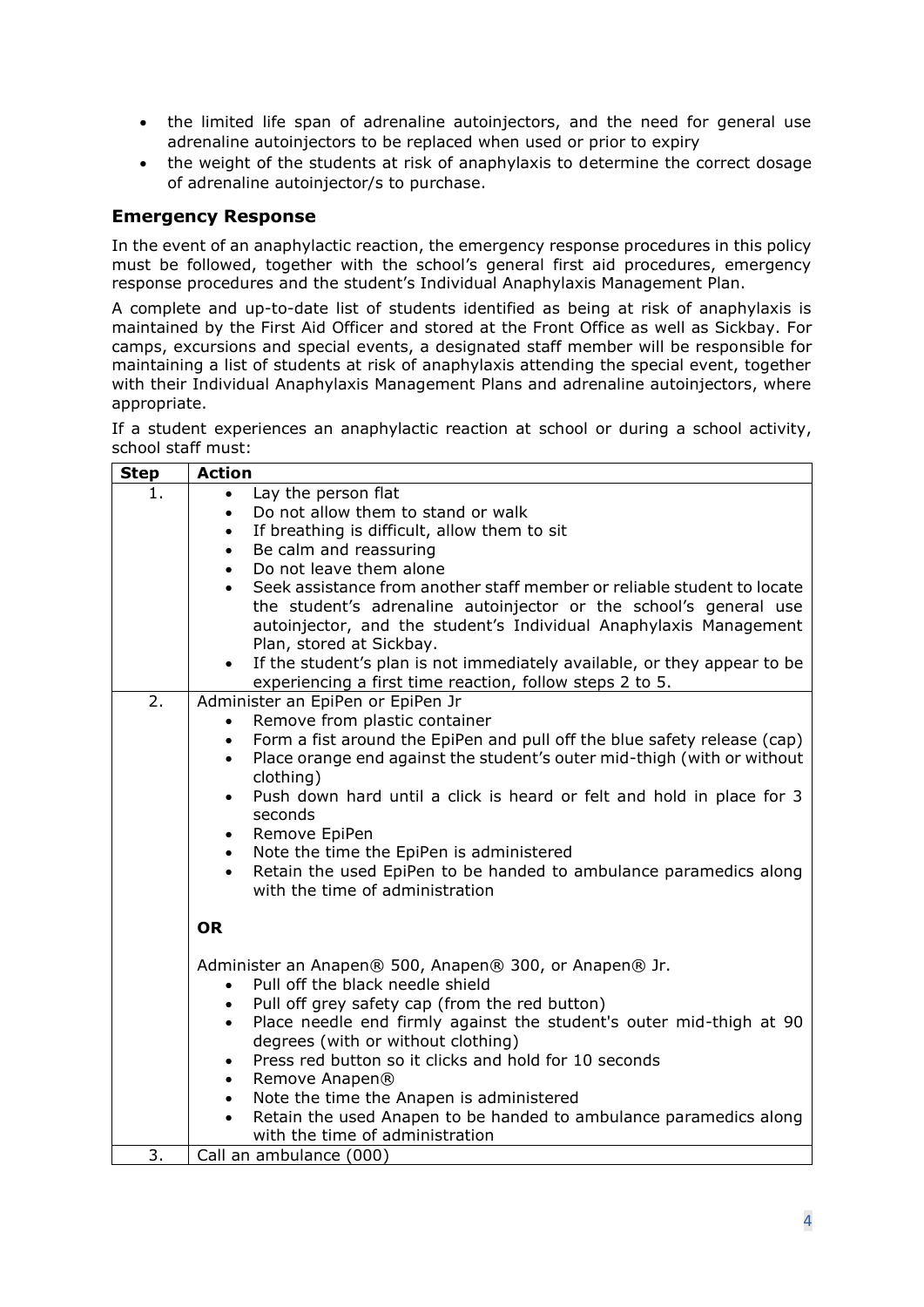| If there is no improvement or severe symptoms progress (as described in the      |
|----------------------------------------------------------------------------------|
| ASCIA Action Plan for Anaphylaxis), further adrenaline doses may be              |
| administered every five minutes if other adrenaline autoinjectors are available. |
| Contact the student's emergency contacts.                                        |

If a student appears to be having a severe allergic reaction but has not been previously diagnosed with an allergy or being at risk of anaphylaxis, school staff should follow steps  $2 - 5$  as above.

Schools can use either the EpiPen® **and Anapen® on any student** suspected to be experiencing an anaphylactic reaction, regardless of the device prescribed in their ASCIA Action Plan.

Where possible, schools should consider using the correct dose of adrenaline autoinjector depending on the weight of the student. However, in an emergency if there is no other option available, any device should be administered to the student. If in doubt, it is better to use an adrenaline autoinjector than not use it, even if in hindsight the reaction is not anaphylaxis.

## **Communication Plan**

This policy will be available on Langwarrin Park Primary School's website so that parents and other members of the school community can easily access information about Langwarrin Park Primary School's anaphylaxis management procedures. The parents and carers of students who are enrolled at Langwarrin Park Primary School and are identified as being at risk of anaphylaxis will also be provided with a copy of this policy.

The Principal is responsible for ensuring that all relevant staff, including casual relief staff, canteen staff and volunteers are aware of this policy and Langwarrin Park Primary School's procedures for anaphylaxis management. Casual relief staff and volunteers who are responsible for the care and/or supervision of students who are identified as being at risk of anaphylaxis will also receive a verbal briefing on this policy, their role in responding to an anaphylactic reaction and where required, the identity of students at risk.

The Principal is also responsible for ensuring relevant staff are trained and briefed in anaphylaxis management, consistent with the Department's [Anaphylaxis Guidelines.](https://www2.education.vic.gov.au/pal/anaphylaxis/guidance)

## **Staff training**

The Principal will ensure that the following school staff are appropriately trained in anaphylaxis management:

- School staff who conduct classes attended by students who are at risk of anaphylaxis
- School staff who conduct specialist classes, admin staff, first aiders and any other member of school staff as required by the Principal based on a risk assessment.

Staff who are required to undertake training must have completed:

- an approved face-to-face anaphylaxis management training course in the last three years, or
- an approved online anaphylaxis management training course in the last two years.

Langwarrin Park Primary School uses one or more of the following training courses: ASCIA eTraining course (with 22579VIC, or 22578VIC or 10710 NAT).

Staff are also required to attend a briefing on anaphylaxis management and this policy at least twice per year (with the first briefing to be held at the beginning of the school year), facilitated by a staff member who has successfully completed an anaphylaxis management